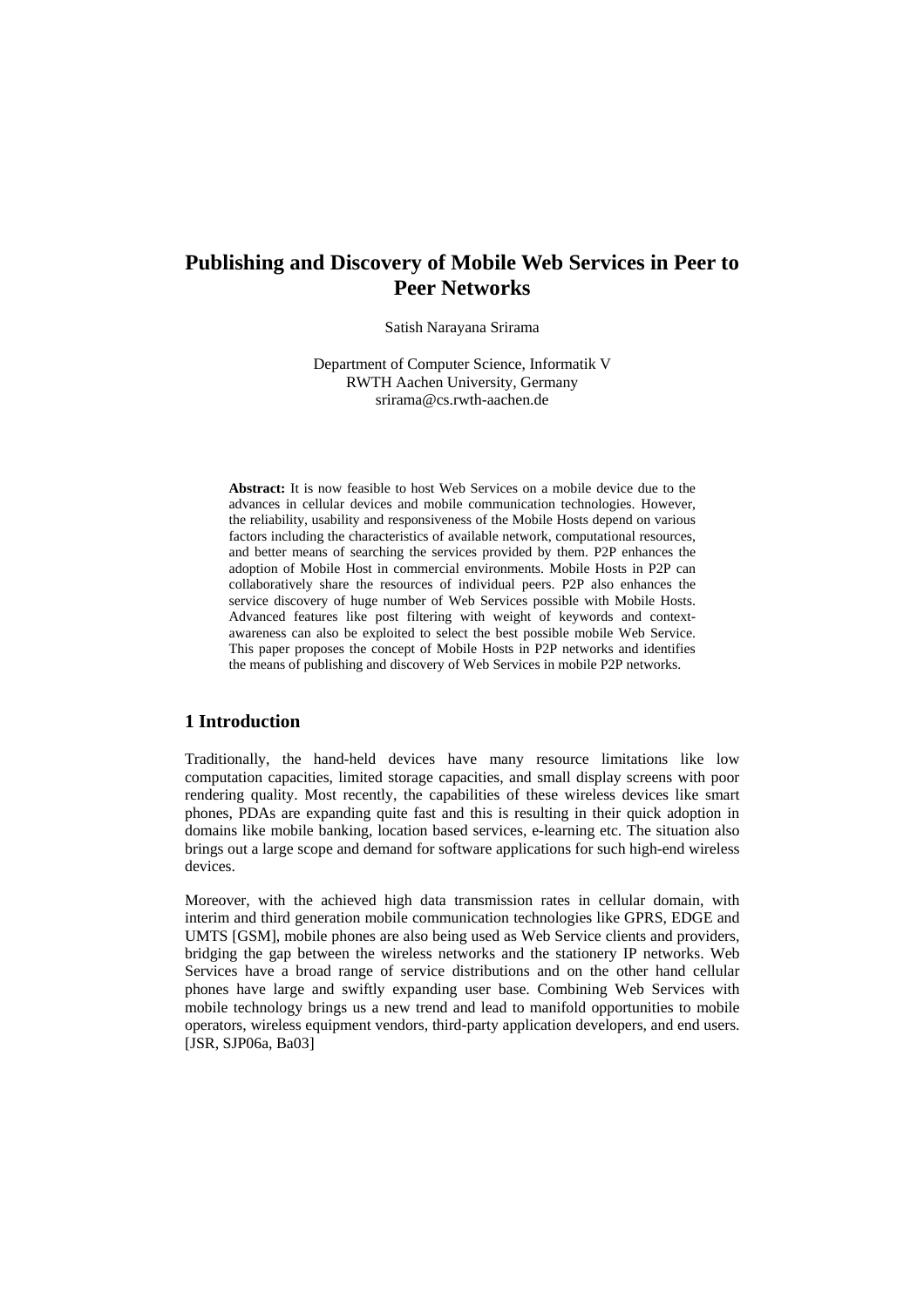While mobile Web Service clients are quite common these days, the research with mobile Web Service provisioning is still sparse. To support this, during one of our previous projects, a small mobile Web Service provider ("Mobile Host") has been developed for resource constrained smart phones. The detailed performance analysis conducted with the Mobile Host showed that the processing capability, time frames are very much within the acceptable levels. [SJP06a]

Subsequently, in recent years, peer-to-peer technology is being used in vast applications in domains like entertainment systems, ubiquitous computing, pervasive computing and collaborative systems etc. P2P is gaining popularity as low-cost individual computing technology. Three main classes of applications have emerged in the P2P environment over time. 1. Content and file management P2P applications like Napster [Nap] and Gnutella [Gnu]. 2. Parallelizable P2P applications that split large tasks into smaller chunks that execute in parallel over autonomous peers like SETI@Home [SETI]. 3. Collaborative P2P applications that allow users to collaborate with each other with out the help of central servers to collect and relay information, like Skype [Skype]. Most recently, ad-hoc networks of mobile terminals are also participating in such P2P networks and applications like in Magi [Bo00].

It is quite interesting, to combine these two trends and to come up with a scenario where mobile Web Services being used in P2P mobile network also, further increasing the application scope of both P2P and mobile Web Services. Not just the enhanced application scope, the merging can also provide better options for service discovery of huge number of Web Services possible by providing them from Mobile Hosts. Our current research focuses at realizing the Mobile Hosts in P2P networks and tries to find alternatives for service discovery using techniques like advanced service discovery with weights for keywords and context-awareness. The paper is organized as follows.

Section 2 discusses the concepts of mobile Web Service provisioning. Section 3 gives a brief description of mobile Web Services in P2P systems, addressing the convergence of Web Services and P2P systems. Section 4 discusses the details of mobile Web Service publishing and discovery in JXTA network. Section 5 refines the basic discovery mechanism with advanced features like weight of keywords and context-awareness. Section 6 concludes the paper and proposes future research directions.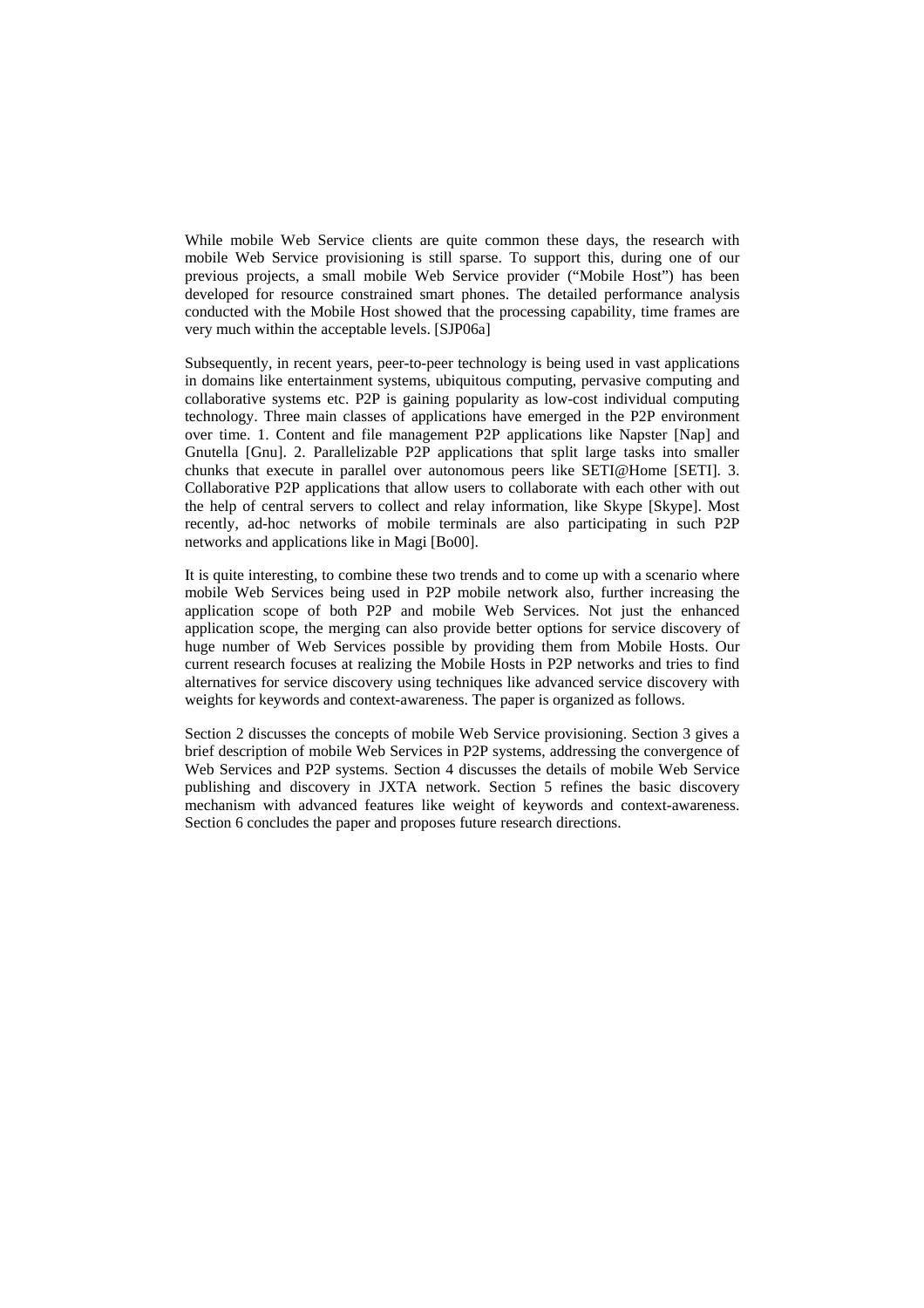### **2 Mobile Web Service provisioning**

Service Oriented Architecture (SOA) [Bu00] is the latest trend in information systems engineering. It is a component model, presenting an approach for building distributed systems. SOA delivers application functionality as services to end-user applications and other services, bringing the benefits of loose coupling and encapsulation to the enterprise application integration. SOA defines participating roles as, service provider, service client, and service registry. Figure 1 shows the SOA collaborations. The operations publish, find, bind and the artifacts services and descriptions of SOA are also shown in the figure 1. SOA is not a new notion and many technologies like CORBA and DCOM are at least partly represent this idea. Web Services are newest of these developments and by far the best means of achieving SOA.



Figure 1: Service Oriented Architecture collaborations

The Web Service architecture defined by the W3C [W3Ca] enables application-toapplication communication over the Internet. Web Services are self-contained, modular applications whose public interfaces are described using Web Services Description Language (WSDL) [W3Cb]. Web Services allow access to software components through standard Web technologies and protocols like SOAP [W3Cc] and HTTP [IETF99], regardless of their platforms, implementation details. A service provider develops and deploys the service and publishes its description and binding/access details (WSDL) with the UDDI [UDDI] registry. Any potential client queries the UDDI, gets the service description and accesses the service using SOAP. The communication between client and UDDI registry is also based on SOAP.

Web Services and its protocol stack are based on open standards and are widely accepted over the internet community. Web Services have wide range of applications and range from simple stock quotes to pervasive applications using context-awareness like weather forecasts, map services etc. The biggest advantage of Web Services lies in its simplicity in expression, communication and servicing. The componentized architecture of Web Services also makes them reusable, thereby reducing the development time and costs.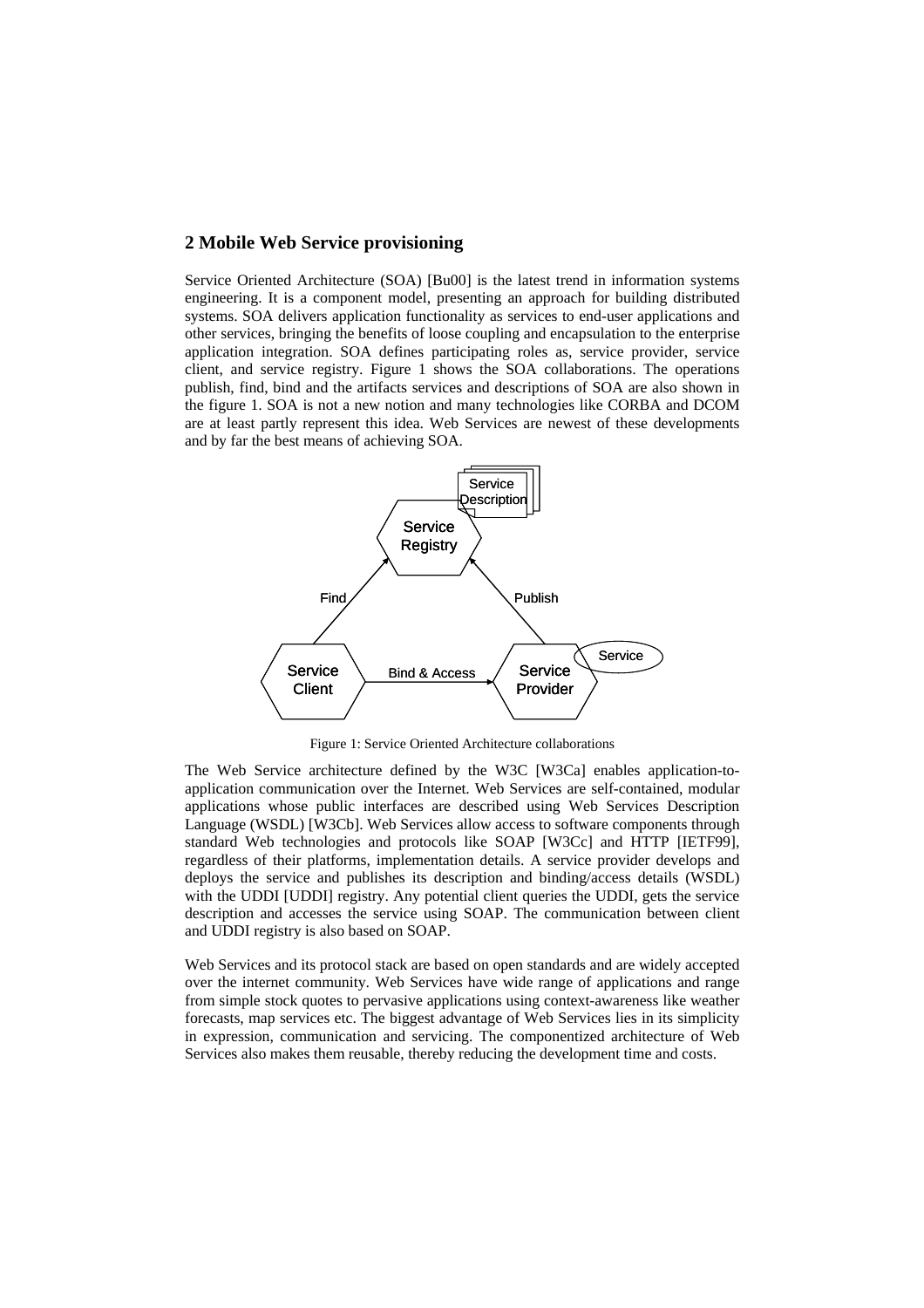The quest for enabling these open XML Web Service interfaces and standardized protocols also on the radio link lead to new domain of applications mobile Web Services. In this domain, the resource constrained mobile devices are used as both Web Service clients and providers. During one of our previous projects, we have developed and analyzed the performance of a mobile Web Service provider for smart phones.

Mobile Host is a light weight Web Service provider built for resource constrained devices like cellular phones. It has been developed as a Web Service handler built on top of a normal Web server. The Web Service requests sent by HTTP tunneling are diverted and handled by the Web Service handler. The Mobile Host was developed in PersonalJava [JCP00] on a SonyEricsson P800 smart phone. The footprint of our fully functional prototype is only 130 KB. Open source kSOAP2 [Ksoap] was used for creating and handling the SOAP messages.

The detailed evaluation of this Mobile Host clearly showed that service delivery as well as service administration can be done with reasonable ergonomic quality by normal mobile phone users. As the most important result, it turns out that the total WS processing time at the Mobile Host is only a small fraction of the total request-response time  $(10\%)$  and rest all being transmission delay. This makes the performance of the Mobile Host directly proportional to achievable higher data transmission rates.

The second-generation GSM networks delivered high quality and secure mobile voice and data services like SMS (Short Message Service), circuit switched Internet access etc., with full roaming capabilities and across the world. The GSM platform is a widely successful wireless technology and it is the world's leading mobile standard. But, with the advent of the interim-generation technologies like GPRS [GPRS] and EDGE [EDGE], and third-generation technologies like UMTS [UMTS], still higher data transmission rates are achieved in the wireless domain, in the order of few hundreds of Kbs to 2 Mbs. Most recently with the advent of 4G technologies and their deployment in south Asian countries suggests that mobile data transmissions of the rate of few GB is also possible [4G05]. These developments make the Mobile Host soon realizable in commercial environments.

Mobile Host opens up a new set of applications and it finds its use in many domains like collaborative learning, social systems, mobile community support and etc. Many applications were developed and demonstrated using Mobile Host, for example in a distress call, the mobile terminal could provide a geographical description of its location along with location details. Another interesting application scenario involves the smooth co-ordination between journalists and their respective organizations. From a commercial viewpoint, Mobile Host also renders possibility for small mobile operators to set up their own mobile Web Service business without resorting to stationary office structures.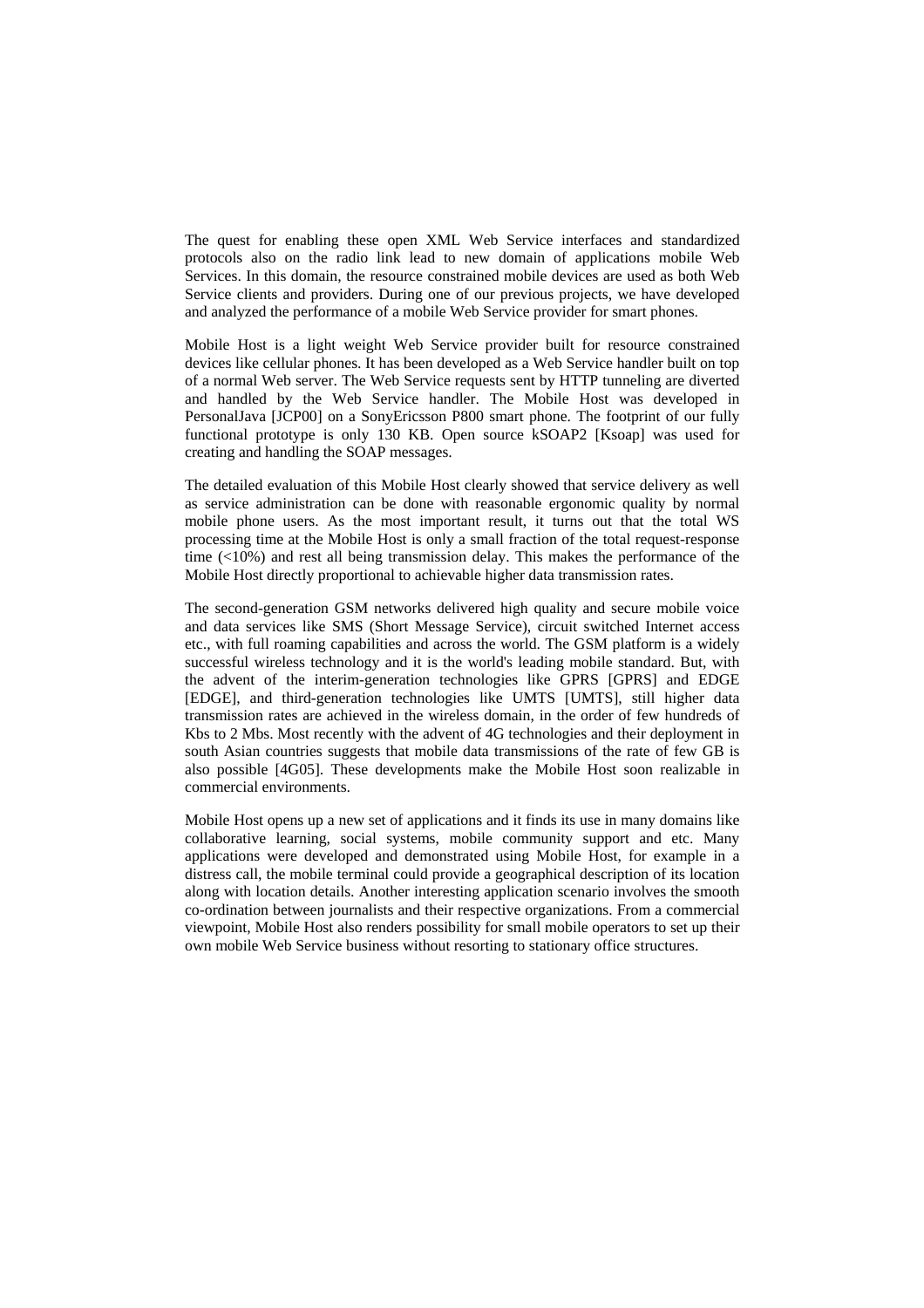### **3 Mobile Web Services in P2P networks**

Once the Mobile Host was developed, and its feasibility analyzed, extensive study was conducted in finding its specific application domains. The study was also aimed at growing Mobile Hosts' application scope; our research mainly focused on mobile community support and pervasive applications. During this study, it was observed that most of the targeted collaborative applications, somehow converged to P2P applications and P2P offered a large scope for many applications with Mobile Host. Not just the enhanced application scope, the P2P also offers many technical advantages to the Mobile Host. Hence our current research in this domain focuses at checking the feasibility of Mobile Host in the P2P world.

### **3.1 Convergence of P2P and Web Services**

P2P is a set of distributed computing model systems and applications used to perform a critical function in a decentralized manner. Peers are autonomous. In its pure form; each peer acts as both server and client. P2P takes advantage of resources of individual peers like storage space, processing power, content and achieves scalability, cost sharing and anonymity, and thereby enabling ad-hoc communication and collaboration. P2P systems have evolved across time and have wide range of applications and provide a good platform for many data and compute intensive applications. [Nap, Gnu, SETI, Skype]

The first generation P2P systems like Napster used centralized servers for maintaining an index of the connected peers and their resources. The indexes can later be queried by the peers and the resources are downloaded from the providers using IP networks. But these centralized systems have single points of failure and produce giant communication traffic and storage on server resulting bottlenecks. These drawbacks lead to the second generation of P2P systems like Gnutella which used a complete decentralized network. Unlike Napster, Gnutella would connect users directly to a group of other users and so on. For this, Gnutella uses pre-existing, extendable list of possible working peers, whose addresses are embedded inside the application code. But these decentralized networks formed islands in the P2P network and their search functions were unreliable and may not query entire network. The third generation P2P systems like eDonkey [ED00] and Bit Torrent [BT06] are a hybrid of the previous two generation technologies and made enhancements to improve their ability to deal with large numbers of users using concepts like super peers. Super peers have higher resource capabilities and act as relays for other peers and super peers. Super peers also have abilities to traverse NAT and firewall.

P2P systems can also leverage SOA and are generally designed to enable loosely coupled systems. The concept of services and the similarities of description stack of both P2P and Web Services make them comparable [Sc01]. The major difference being; Web Services will be well-known hosts with static IP addresses, and are based on a centralized model and primarily focused on standardizing messaging formats and communication protocols. P2P systems, on the other hand, are based on a decentralized model and primarily focused on supplying processing power, content, or applications to peers in a distributed manner, and less focused on the semantics of messaging formats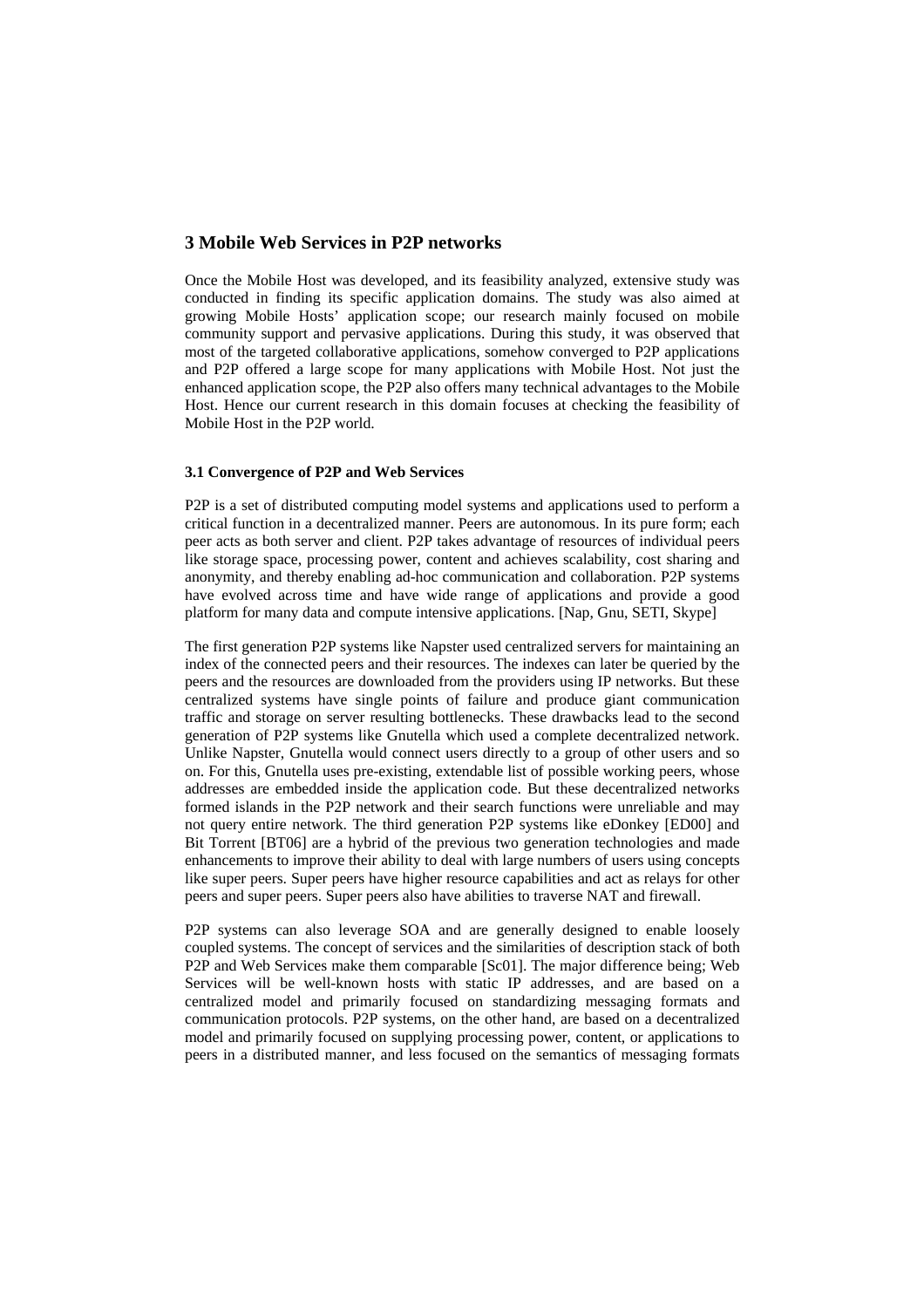and communication protocols. In the P2P world the peers jump through potential jumble of firewalls, NATs and proxies trying to connect to other peers.

### **3.2 Mobile Host in JXME network**

In order to adapt the Mobile Host to the P2P network, many of the current P2P technologies like Gnutella, Napster and Magi are studied in detail. Most of these technologies are proprietary and are generally targeting specific applications. Only Project JXTA [JXTA] offers a language agnostic and platform neutral system for P2P computing. JXTA technology is a set of open protocols that allow any connected device on the network ranging from cell phones and wireless PDAs to PCs and servers to communicate and collaborate in a P2P manner. JXTA enables these devices running on various platforms not only to share data with each other, but also to use functions of their respective peers. JXTA peers use XML as standard message format and create a virtual P2P network over these devices connected over different networks.

Moreover the JXTA community has developed a light version of JXTA for mobile devices, called JXME (JXTA for J2ME). JXME works on MIDP supporting devices like smart phones. JXME simplifies the Mobile Host's entry to P2P domain. JXME has two versions: proxyless and proxied. The proxyless version works similar to native JXTA, whereas the proxied version needs a native JXTA peer to be set up as its proxy. The proxied version is lighter of the two versions and peers using this version participate in binary communication with their proxies.



Figure 2: General Architecture of Mobile Hosts in JXTA network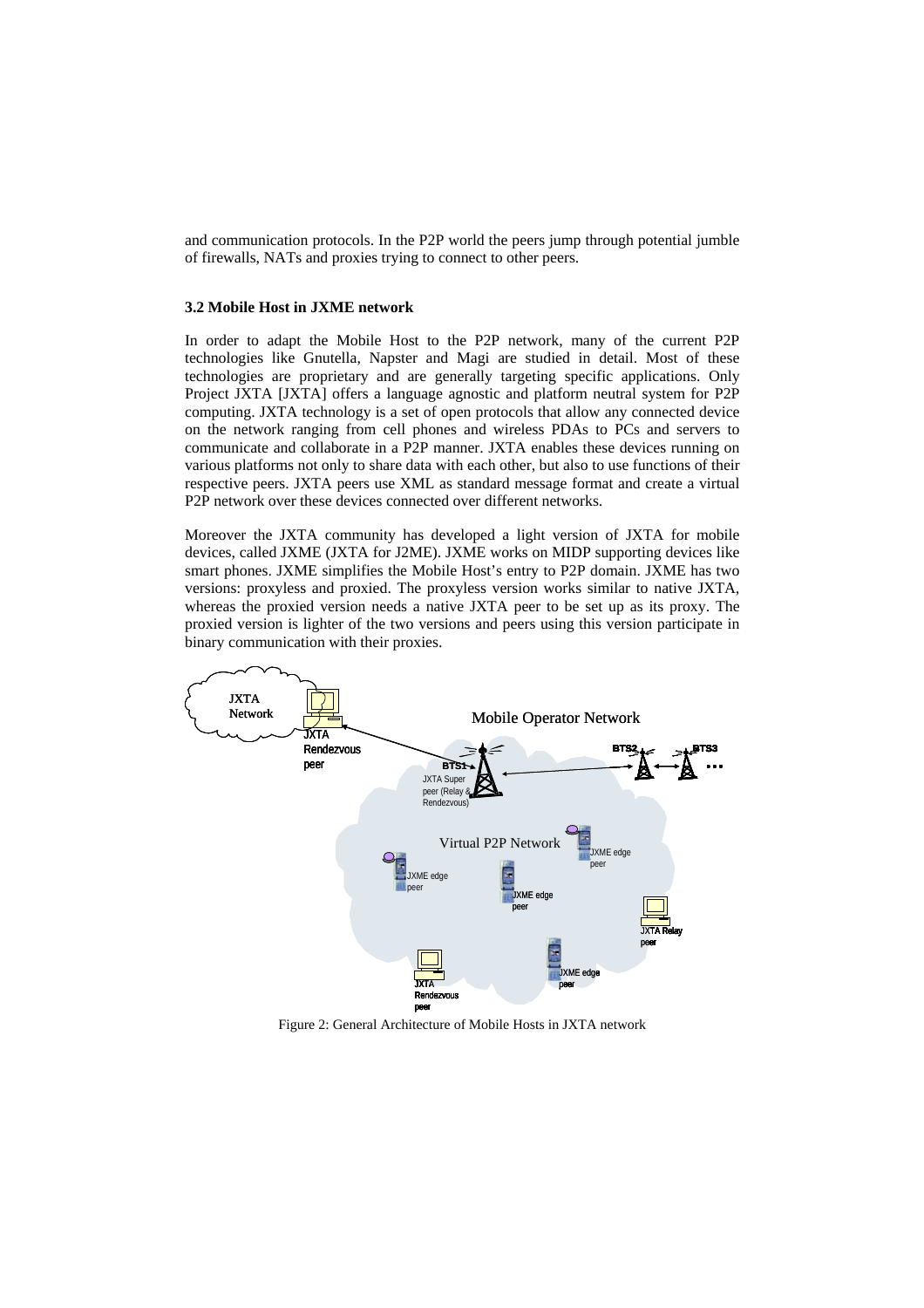JXME provides a perfect platform for Mobile Hosts entry to P2P networks. Considering JXTA also eliminates many of the low level details of the P2P systems like the transportation details. The peers can communicate with each other using the best of the many network interfaces supported by the devices like Ethernet, WiFi etc. Moreover JXTA dynamically uses either TCP or HTTP protocols to traverse network barriers, like NATs and firewalls.

Figure 2 shows the general architecture of Mobile Hosts in the JXME network. The virtual P2P network is established in the mobile operator network with one of the node in operator proprietary network, acting as a JXTA super peer. The super peer can exist at Base Transceiver Station (BTS) and can be connected to other base stations extending the JXTA network into the mobile operator network. Any Mobile Host or mobile Web Service client in the wireless network can connect to the P2P network using the node at base station as the rendezvous peer. The super peer can also relay requests to and from JXTA network, to the smart phones. With in this network, the participating smart phones can be addressed with both peer ID and the mobile phone number. Standalone systems can also participate in such a network as both rendezvous and relay peers, if the operator network allows such functionality, further extending the network.

Mobile Host in JXME network offers many advantages in domains like collaborative learning, image sharing, and location based services etc, taking advantage of individual peers' resources like storage space, processing power. Moreover, the mobile phone users in the operator network might not use the Web Services for the development purpose. General mobile users are interested in applications rather than individual components or Web Services. An application might use one or more Web Services at the backend and can be provided as an installable application. In such a situation, the P2P network can offer easy means of storing and sharing these installable client applications for the participating peers.

Not just the enhanced application scope, the JXME network also provides many technical advantages to the Mobile Host like enhanced service discovery and access mechanisms. With in JXTA network, each peer is uniquely identified by a static peer ID, which allows the peer to be addressed independent of its physical address like DHCP based IP address. This peer ID will stay forever with that device even though the device supports multiple network interfaces like Ethernet, WiFi for connecting to the P2P network. By using peer ID, Mobile Host does not have to worry about changing IPs, operator networks, and is always visible to the Web Service client. Mapping the peer ID to the IP is taken care by the JXTA network, thus eliminating the need for public IP. The public IP for each of the participating Mobile Hosts was observed to be the major hindrance for commercial success of Mobile Host. [SJP06b]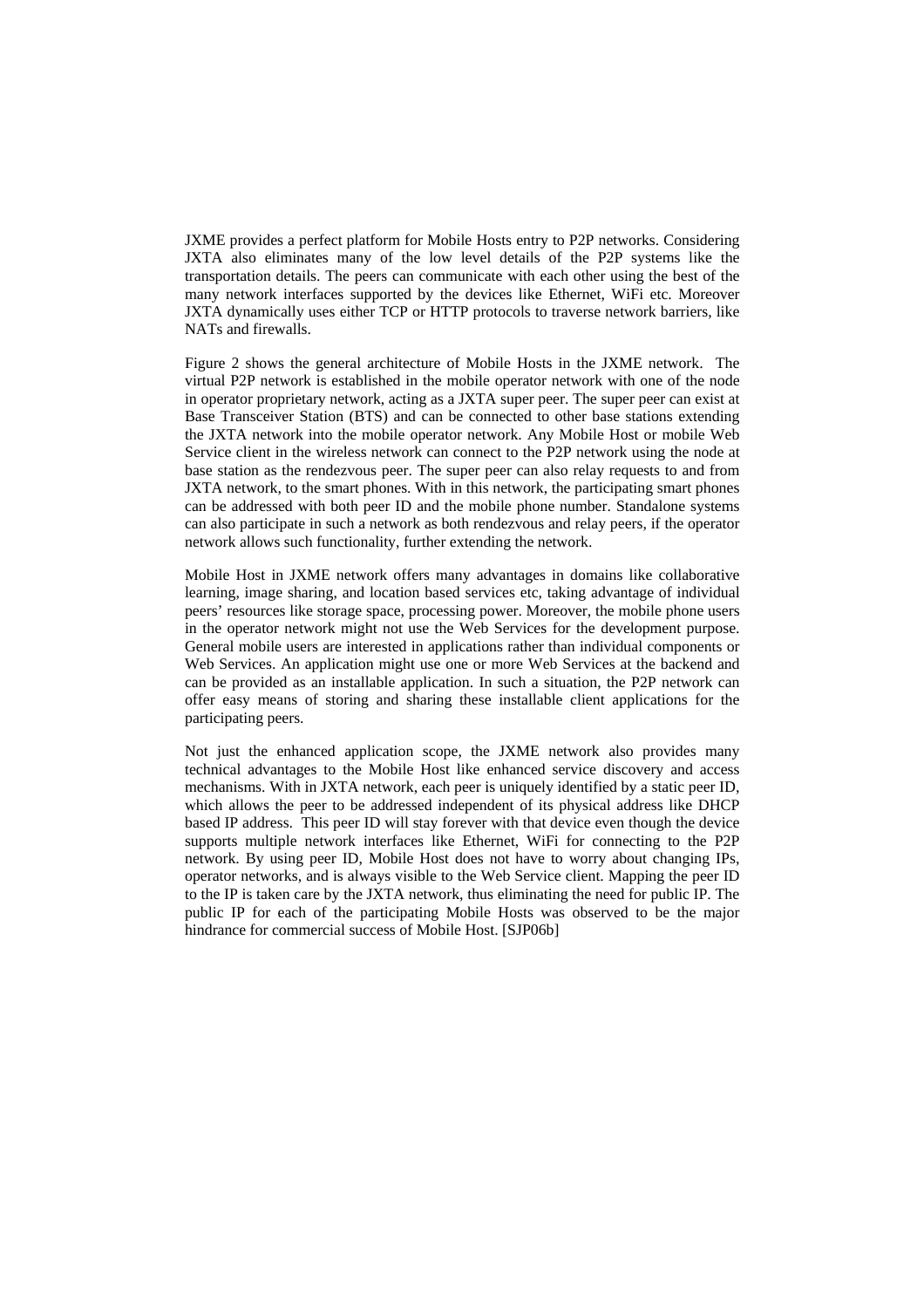# **4 Publishing and discovery of mobile Web Services**

Typically, Web Services are built for static networks and are published to a UDDI registry. Any potential client searches for the Web Service in the registry, gets the WSDL of the service and then accesses the Web Service using the information specified by the WSDL document. When we consider service discovery and registry for mobile Web Service provisioning, the numerous Web Services possible with each smart phone user providing some services in the mobile operator network, may make the centralized UDDI registry not the best solution.

Besides, mobile networks are dynamic due to node movement. Nodes can join or leave network at any time and can switch from one operator to another operator over the network. This might make the binding information in the WSDL documents, inappropriate. Keeping up to date information of the published services in central registries is really difficult. JXTA can provide alternatives for these problems. JXTA can scale by collaboratively using the resources of individual peers. Module advertisements provide alternatives for mobile Web Service discovery.

### **4.1 Publishing mobile Web Services in JXTA network**

All resources like peers, peer groups and the services provided by peers in JXTA network are described using Advertisements. Advertisements are language-neutral metadata structures represented as XML documents. Peers discover resources by searching for their corresponding advertisements, and may cache any of the discovered advertisements locally. Every advertisement exists with a lifetime that specifies the availability of that resource. Lifetimes gives the opportunity to control out of date resources without need of any centralized control mechanism. To extend the life time of an advertisement, the resource can be republished.

other peers. JXTA specifies 'Modules' as a generic abstraction that allows peers to one implementation for a given specification across different platforms. Similarly, Web Services deployed on Mobile Host in the JXTA network are to be published as JXTA advertisements, so that they can be sensed as JXTA services among describe and instantiate any type of implementation of a behavior in the JXTA world. So the mobile Web Services are published as JXTA modules in the P2P network. The module abstraction includes a module class, module specification, and module implementation. The module class is primarily used to advertise the existence of a behavior. Each Module class contains one or more module specifications, which contain all the information necessary to access or invoke the module. The module implementation is the implementation of a given specification. There might be more than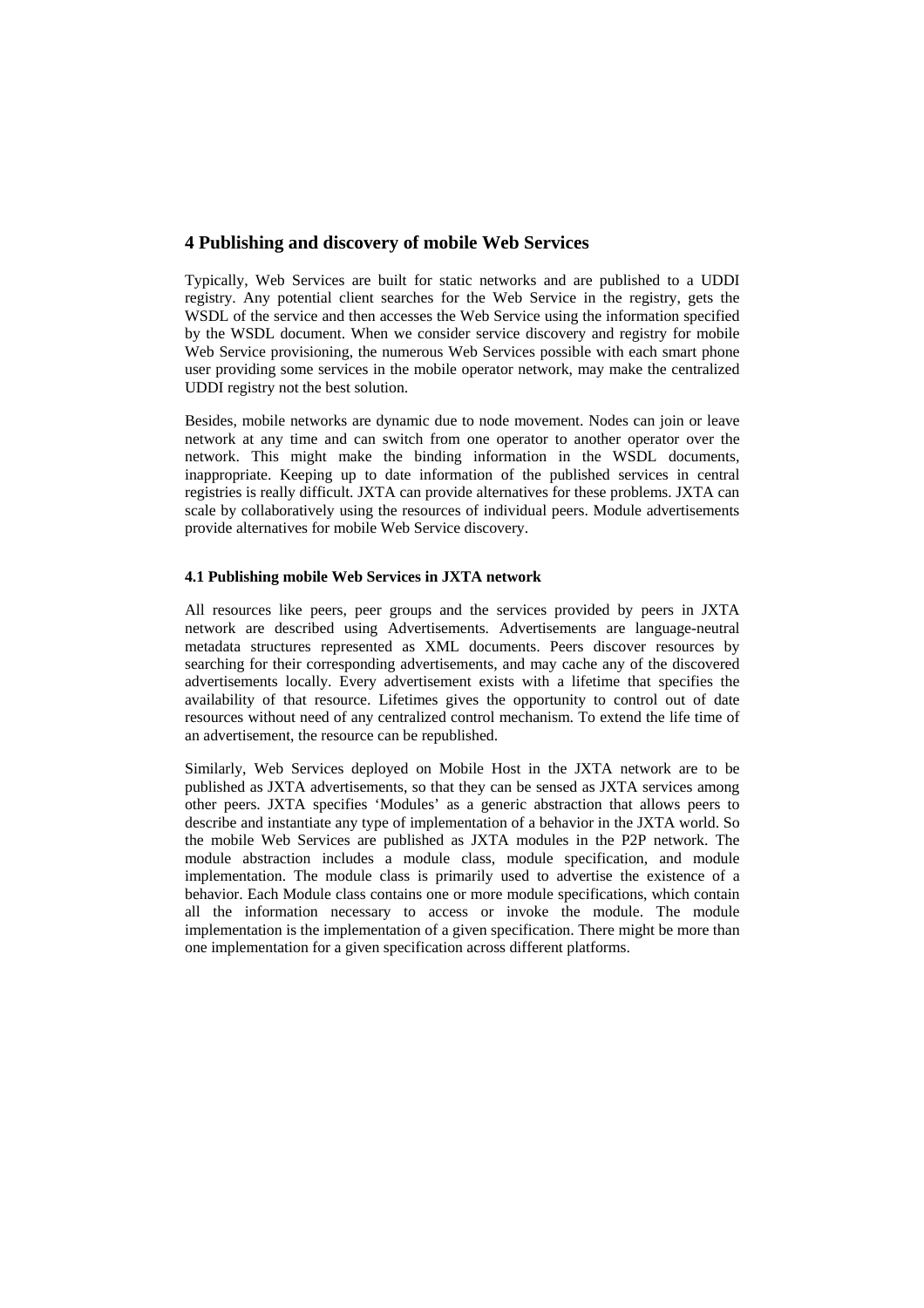

Figure 3: Mapping between JXTA Modules and Web Services

Figure 3 shows the mapping between JXTA Modules and Web Services. The collection of module abstractions represent the UDDI in a sense of publishing and finding service description and WSDL in a sense of defining transport binding to the service. Further information of WSDL can be added as extra parameters to module class advertisements. Any peer can query these module advertisements for the Web Services provided by the Mobile Hosts and can accesses these services across the JXTA networks. The Web Services provided by the Mobile Hosts, can also be classified using peer groups. The modules are organized in different peer groups according to categorizations. [NT05]

#### **4.2 Mobile Web Service discovery in JXTA network**

The JXTA Modules are searchable and the advertisements can be regularly re-published, always maintaining the current state of the Web Services. Lifetimes of advertisements, comes in handy and out of date resources can be deleted automatically without need of any centralized control mechanism. Thus Modules handle the dynamic nature of mobile Web Services.

Web Services represented as Modules at JXTA network can be searched by name and description parameters. The JXTA API provides a simple keyword search on the name and description of the Modules advertised in mobile P2P network. As we are consideri ng about huge numbers of Web Services, these basic parameters might not be sufficient to find out the exact search results. In fact, some valuable information like context information may not be included in the name and descriptions, as the search is purely text based. Moreover we would like to extend the search criteria to the WSDL level. This means that search parameters would not be restricted to Module class advertisement details. The search will also extend by looking up the WSDL tags and information. Advanced discovery of mobile Web Services in P2P is also being addressed.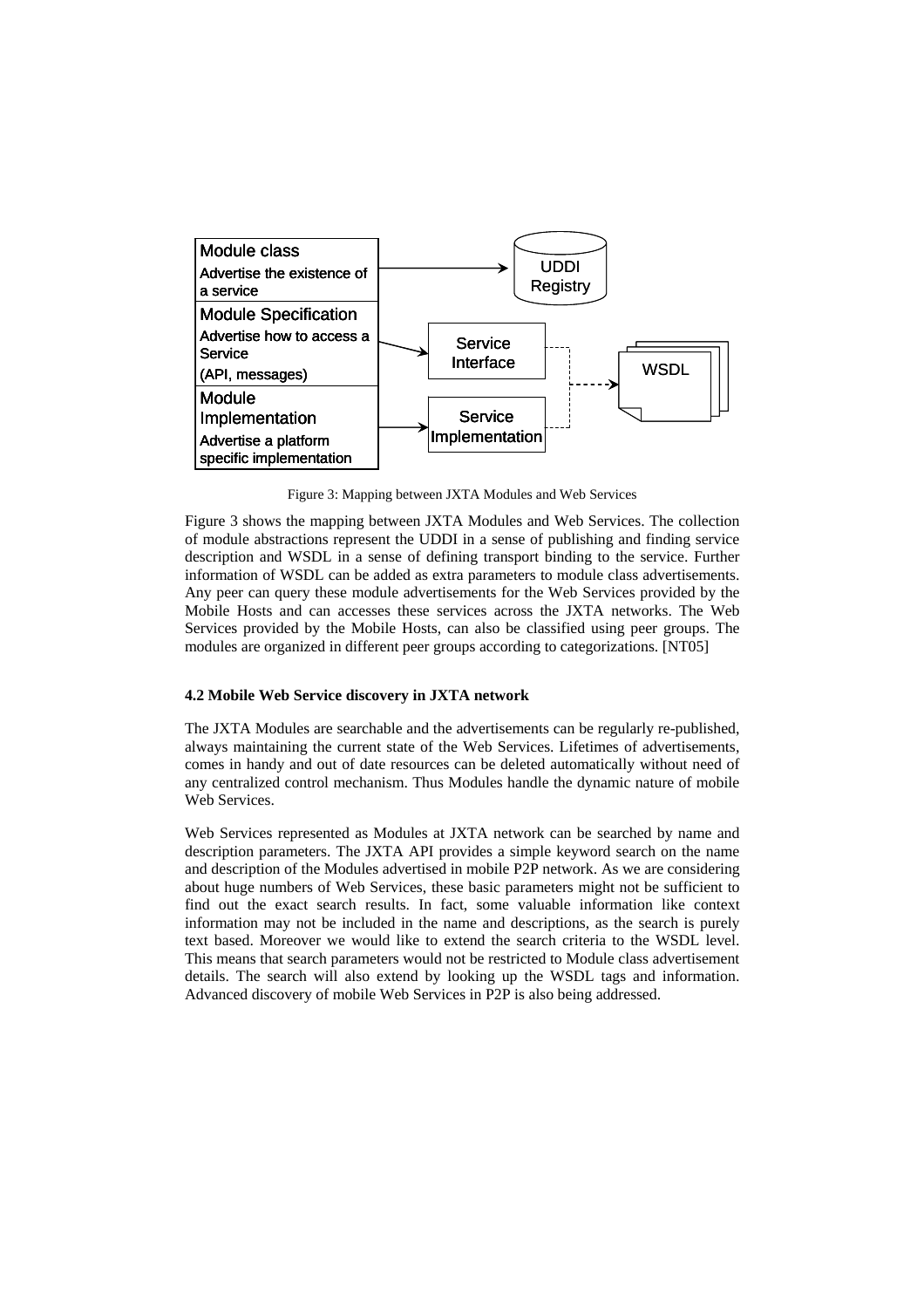This detailed search mechanism might not be performed at the JXME edge peer because of the resource limitations of the smart phones like low computational capabilities and settings and context sensitive information. ESBs are the emerging infrastructure limited storage capabilities. So this advanced search mechanism can be shifted to a standalone distributed middleware. In this domain, we are trying to realize an Enterprise Service Bus (ESB) [Sc03] based "Mobile Web Services Mediation Framework" (MWSMF) [SJP06c], which maintains the individual user profiles, personalization components for realizing SOA and enterprise integration. In the scenario where the Mobile Host uses the proxied version of JXME, the proxy node can be a participant in the mediation framework.

Modules advertising the Web Services in JXTA can also be properly categorized using peer groups. Web Services of the same category like services of same publisher, same business can thus be published in the same peergroups. Categories help in identification or classification of all the Web Service types and help in easy discovery of Web Services. The peergroups thus simulate the tModel feature of the UDDI.

# **5 Advanced mobile Web Service discovery**

The basic mobile Web Service discovery in JXTA networks, across Module advertisements is purely based on text based keywords. So the search might return a large number of resulted services based on keyword matching. In our current research, we are trying to refine this search with techniques like post-filtering with weight of keywords and context-awareness.

### **5.1 Post-filtering of mobile Web Services**

Once the JXTA API returns the search results for Web Services, the post-filtering query feature can be applied to help find out most relevant advertisements among the currently available ones. The service advertisements (Modules) and descriptions (WSDL) obtained from the basic search are cached at the local repository. The advertisements can later be filtered with weight of the keywords. The main idea behind this approach is that people usually express their opinion by using frequently used words.

The filtering algorithm is based on the vector space model. The documents and query are represented on a K-dimensional vector space. K is the number of distinct words in the document collection. Each word is assigned a TF-IDF [SB88] weight (term frequency– common the word is in the collection of the documents. TF-IDF is often used by search engines to find the most relevant documents to a search query. The similarity of two documents can also be calculated based on TF-IDF and the cosine similarity between the inverse document frequency), which statistically reflects the importance of the word to the document. The value is calculated based on the word's frequency and its distribution across a collection of documents. The importance is directly proportionally to the number of times a word appears in the document and is inversely proportional to how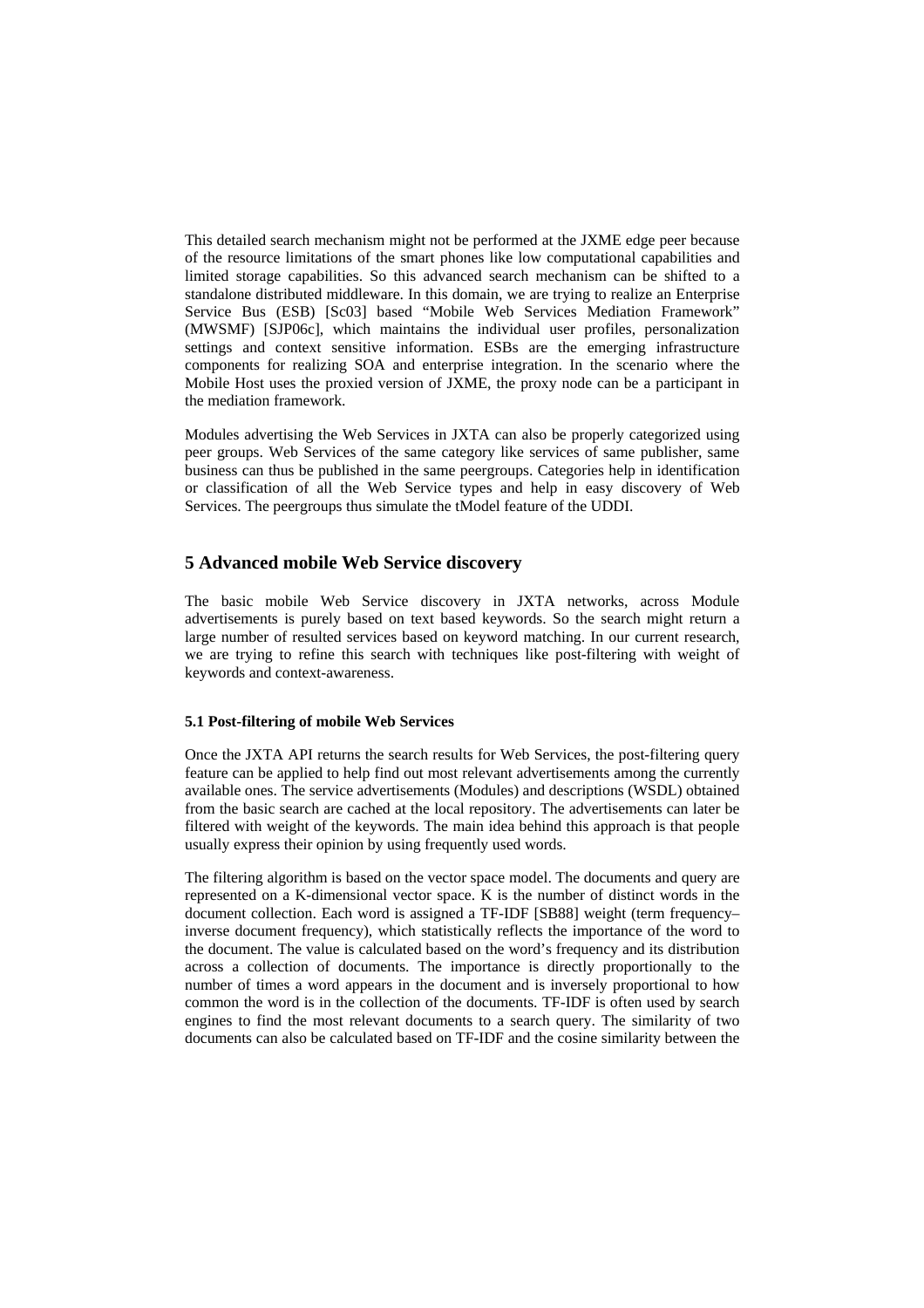angles of the two vectors which represent the documents. This value is then normalized 0 through 1, and is used to rank the search results. [Th05]

constrained device like smart phone, with little displays and poor rendering capabilities, the search can further be refined with context-aware service discovery. The final target The Web Service search results obtained after performing the TF-IDF weight search represent a small subset of the total service advertisements and descriptions, cached at local repository after JXTA module search. The subset can be identified as Advanced Matching Services (AMS). But as the target of the search results is a resource of this advanced search is to provide only the best matching services to the mobile. The mobile user can scroll through the list and can select the best possible Web Service. The user can then access the Web Service from the respective Mobile Host in the JXTA network, by downloading and installing the client software from the P2P network.

### **5.2 Context-aware service discovery**

and application themselves. Context-awareness is a property of a system that uses The context-aware service discovery provides the most appropriate and relevant services for the mobile Web Service clients. The context is the information that can be used to characterize the situation of an entity. An entity is a person, place, or object that is considered relevant to interaction between a user and an application including the user context to provide relevant information and/or service to the user, where relevancy depends on the user's task. Thus, context-aware service discovery can be defined as the ability to make use of context information to discover the most relevant services for the user. [De00]

based Web Ontology Language for Services (OWL-S) [W3Ce]. OWL-S is an ongoing effort to enable automatic discovery, invocation, and composition of Web Services. The ontology is composed of ServiceProfiles describing the capabilities of the services like inputs and outputs, ServiceGroundings describing the invocation details of the services Mobile Web Service clients generally prefer using services of the Mobile Host based on several context parameters such as location, time, device capabilities, profiles, and load on the Mobile Host etc. The service context can be described using ontology-based mechanism. For describing the semantics of services, the latest research in serviceoriented computing recommends the use of Web Ontology Language (OWL) [W3Cd] like communication scheme, address, ports, etc., and Service-Models describing the tasks and behavior of the services. The ServiceProfile describes the functional and nonfunctional aspects of a Web Service, and is therefore used for mobile Web Service discovery. The ontologies can later be processed during the service matching. [EB06]

processing the context information of advanced matching services and the context of mobile Web Service client itself. The collected context information of the AMS will be stored in services graph structure. The context engine uses semantic match making algorithms to obtain the most suitable services. We are planning to use Jena [Jena] for The context source provides the context information of the services and Web Service clients. The Web Service description contains the reference to its context source. The context engine matches the suitable services for the mobile Web Service client by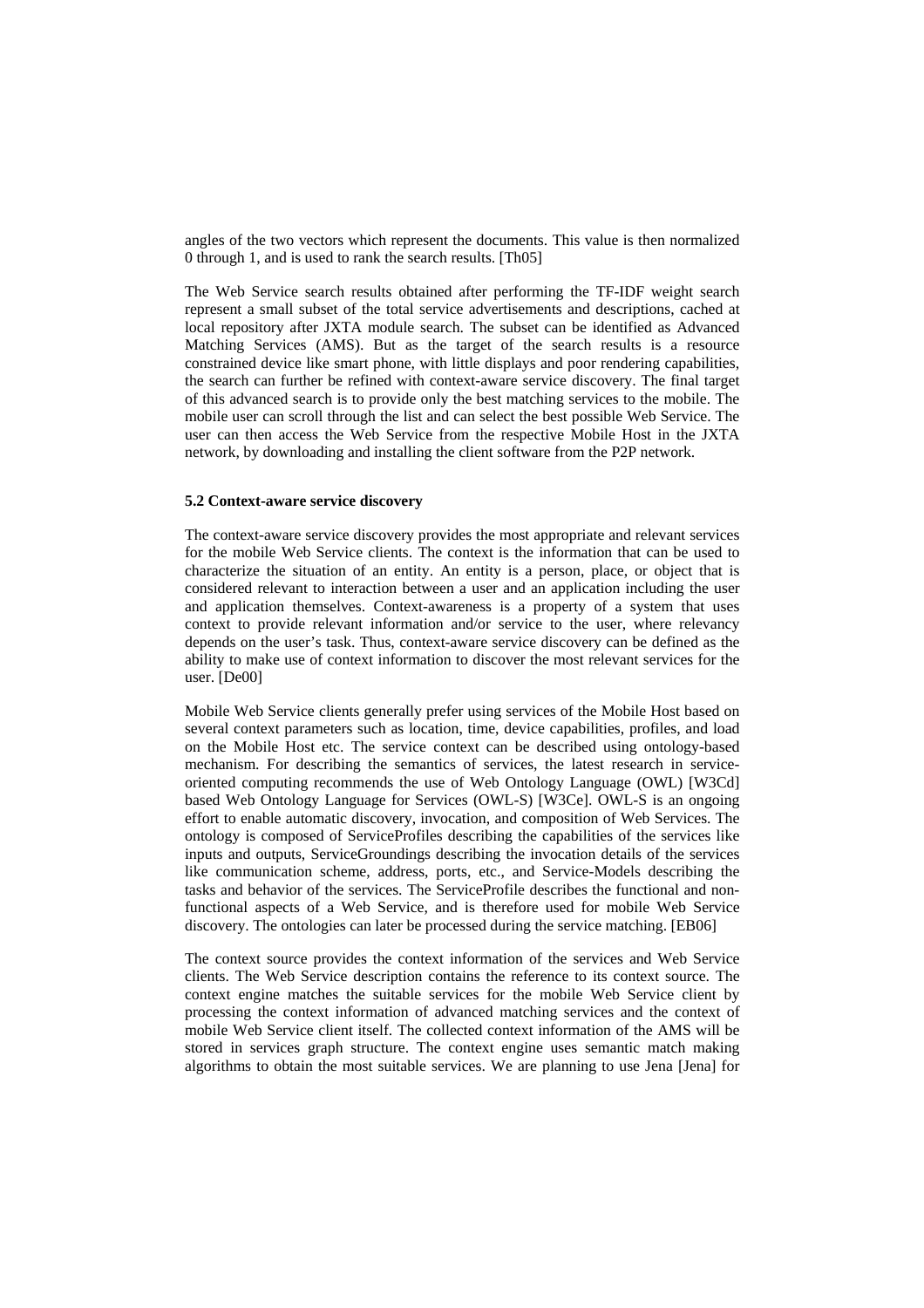semantic matchmaking. Jena includes a rule-based inference engine, support for ontologies, a querying mechanism and a persistent storage capability. The context source and the service matching can also be maintained at the MWSMF along with postfiltering features of the advanced mobile Web Services discovery.



Figure 4: Mobile Web Service discovery scenario

The complete mobile Web Service discovery scenario is shown in figure 4. The client initiates the query for services at the mediation framework. The mediation framework, searches for the matching modules advertisements in the JXTA network. The module advertisements are then filtered with TF-IDF based weight of the keywords. The advanced matching services are processed at the context engine, considering the context information of the services and the client. The matching results are then forwarded back to client. The client scrolls through the list of the services and selects the best possible Web Service. The user can then access the Web Service from the Mobile Host.

### **6 Conclusion and future work**

The paper addresses the concept of publishing and discovery of Web Services deployed on Mobile Hosts in peer to peer networks. Mobile Web Service provisioning and the performance analysis of the developed Mobile Host are introduced. Scope of the Mobile Host in P2P networks was later observed and the features supporting publishing and discovery the mobile Web Service in JXTA networks were mentioned. Advanced querying of the mobile Web Services with features like post filtering with weight of keywords and context-aware service discovery were addressed in detail.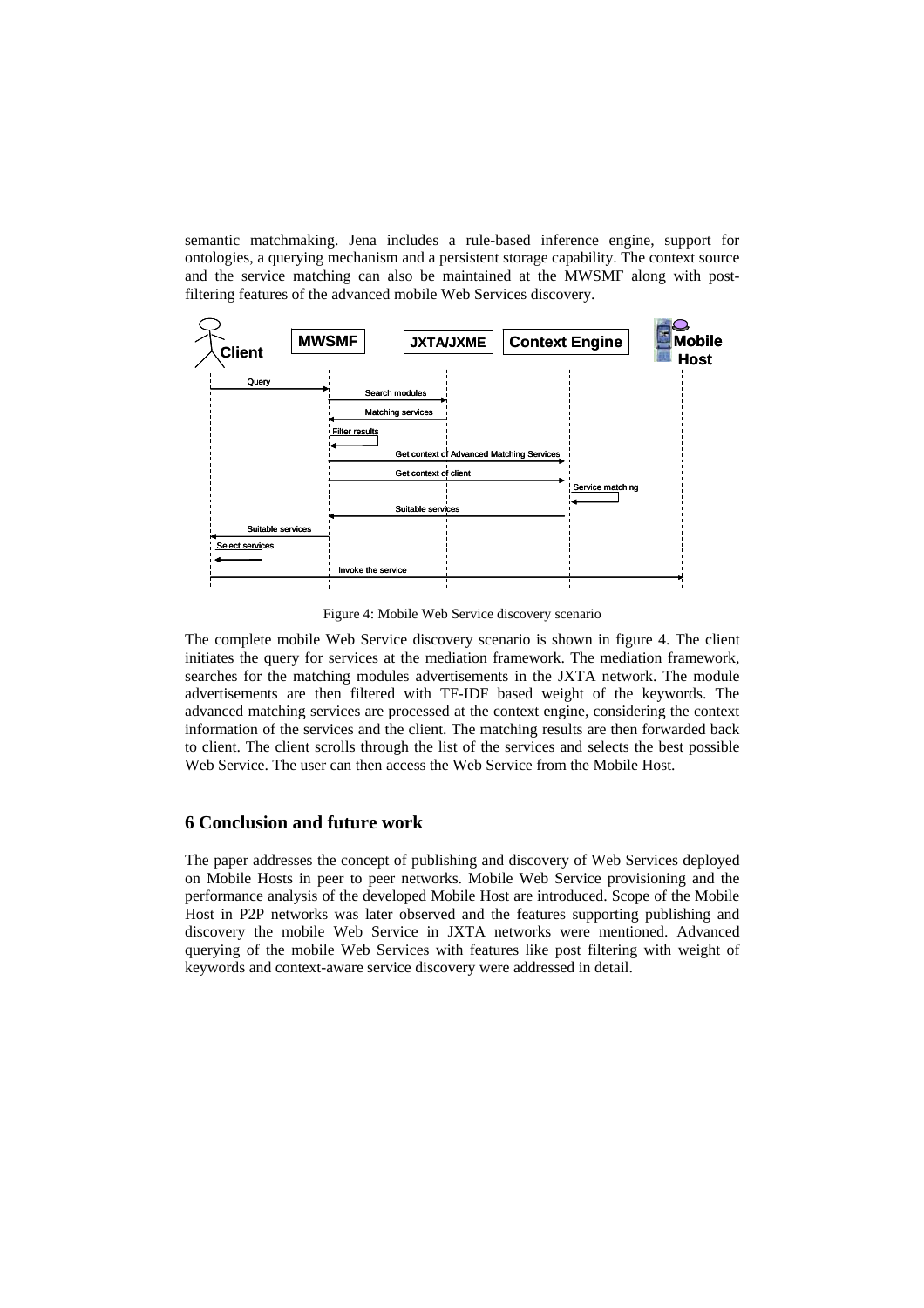The approach paves lot of scope for further research. From the technical perspective, the Mobile Host should be realized in JXTA network and the final deployment scenario is to be reached. Accessing the mobile Web Service in JXTA network, apart from the IP network is also of high interest. The approach provides alternative addressing mechanisms for Mobile Host.

The context engine and the features of the context-aware service discovery are yet to be observed. The development of Enterprise Service Bus based Mobile Web Services Mediation Framework providing the SOA features and enterprise level integration of Mobile Hosts, JXTA network, context-aware systems is also of high interest.

### **Acknowledgement**

The work is supported by German Research Foundation (DFG) as part of the Graduate School "Software for Mobile Communication Systems" at RWTH Aachen University.

### **References**

- [4G05] 4G Press: World's First 2.5Gbps Packet Transmission in 4G Field Experiment, November, 2005, Retrieved 2006; http://www.4g.co.uk/PR2006/2056.htm
- [Ba03] Balani, N.: Deliver Web Services to mobile apps, IBM developerWorks, 2003.
- Internet Computing 4(3), 2000; pp. 46–54 [Bo00] Bolcer, G.A.: Magi: An Architecture for mobile and disconnected workflow. IEEE
- [BT06] BitTorrent: The BitTorrent home page, Retrieved 2006; http://www.bittorrent.com/
- [Bu00] S. Burbeck: The tao of e-business services: The evolution of web applications into service-oriented components with Web Services, IBM Developerworks, 2000; http://www-106.ibm.com/developerworks/webservices/library/ws-tao/
- [De00] A. Dey: Providing Architectural Support for Context-Aware applications, PhD thesis, College of computing, Georgia Institute of Technology, 2000.
- [EB06] A. El-Sayed; J.P. Black: Semantic-Based Context-Aware Service Discovery in Pervasive-Computing Environments, in Proc. of IEEE Workshop on Service Integration in Pervasive Environments (SIPE), In conjunction with ICPS'06, 2006.
- [ED00] eDonkey: The eDonkey home page, Retrieved 2006; http://www.edonkey2000.com/
- [EDGE] EDGE: Enhanced Data Rates for GSM Evolution, Retrieved 2005; http://www.ericsson.com/products/white\_papers\_pdf/edge\_wp\_technical.pdf
- [Gnu] Gnutella: The Gnutella home page, Retrieved 2006; http://www.gnutella.com/
- [GPRS] GPRS: General Packet Radio Service, Retrieved 2005; http://www.gsmworld.com/technology/gprs/index.shtml
- World: GSM The Wireless Evolution, Retrieved 2006; http://www.gsmworld.com/technology/index.shtml [GSM] GSM
- [IETF99] HTTP: Hypertext Transfer Protocol version 1.1. IETF RFC 2616, 1999; http://www.ietf.org/rfc/rfc2616.txt
- [JCP00] JCP: PersonalJava application environment specification, version 1.2a. SUN Developer Network, 2000; http://java.sun.com/products/personaljava/index.jsp
- [Jena] HP Labs: Jena-A Semantic Web Framework for Java, Retrieved 2006; http://jena.sourceforge.net/
- [JSR] JSR 172: J2ME Web Services Specification, Java community process.